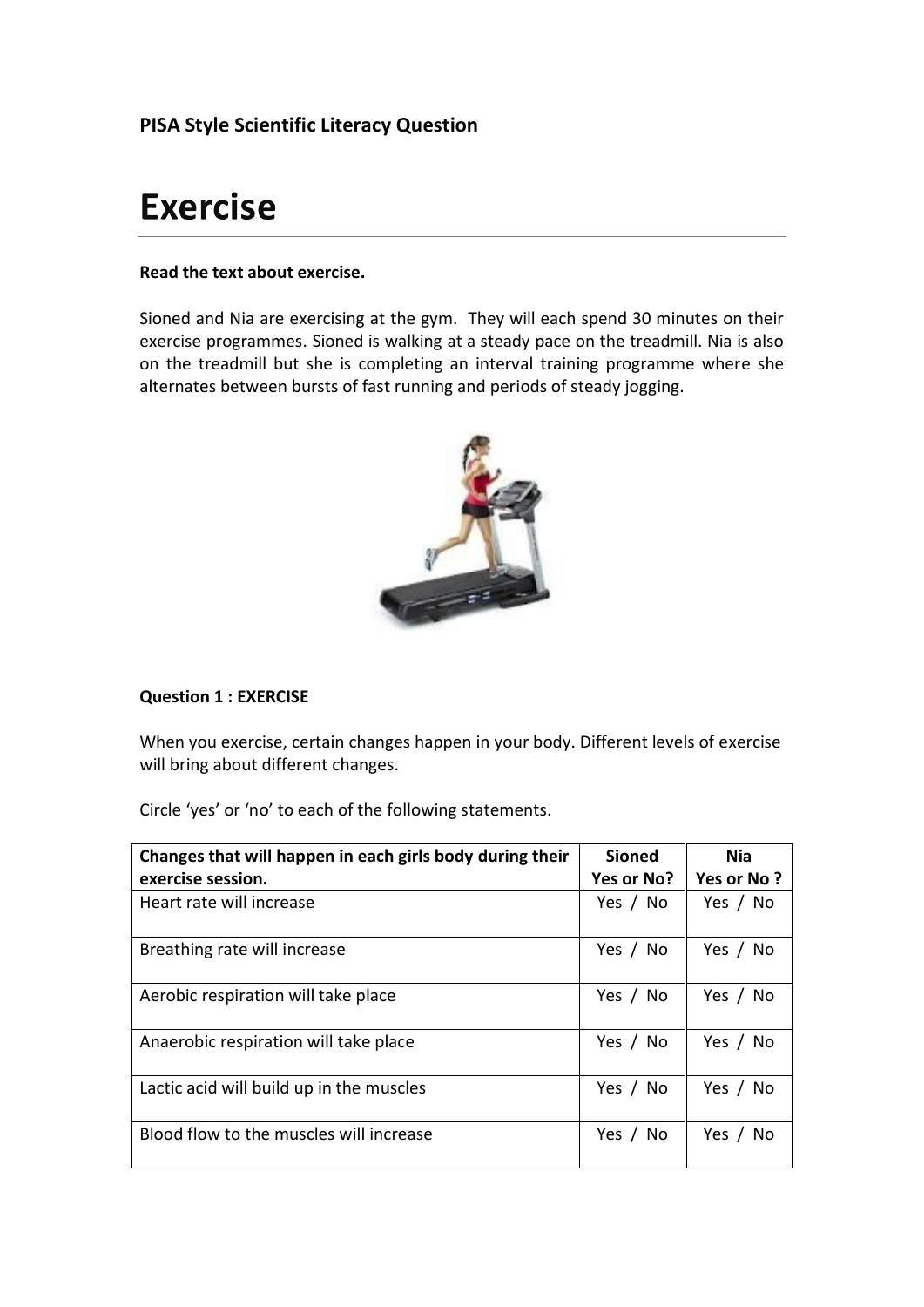## **Question 2 : EXERCISE**

Whilst they are doing their workouts, a friend decides to investigate some of the effects that their individual exercise programmes have on each girl's body. She will measure heart rate and breathing rate.

Some variables will need to be controlled during the test. Give one variable that will be controlled, and explain how this can be done.

\_\_\_\_\_\_\_\_\_\_\_\_\_\_\_\_\_\_\_\_\_\_\_\_\_\_\_\_\_\_\_\_\_\_\_\_\_\_\_\_\_\_\_\_\_\_\_\_\_\_\_\_\_\_\_\_\_\_\_\_\_\_\_\_\_\_\_\_\_ \_\_\_\_\_\_\_\_\_\_\_\_\_\_\_\_\_\_\_\_\_\_\_\_\_\_\_\_\_\_\_\_\_\_\_\_\_\_\_\_\_\_\_\_\_\_\_\_\_\_\_\_\_\_\_\_\_\_\_\_\_\_\_\_\_\_\_\_\_ \_\_\_\_\_\_\_\_\_\_\_\_\_\_\_\_\_\_\_\_\_\_\_\_\_\_\_\_\_\_\_\_\_\_\_\_\_\_\_\_\_\_\_\_\_\_\_\_\_\_\_\_\_\_\_\_\_\_\_\_\_\_\_\_\_\_\_\_\_

\_\_\_\_\_\_\_\_\_\_\_\_\_\_\_\_\_\_\_\_\_\_\_\_\_\_\_\_\_\_\_\_\_\_\_\_\_\_\_\_\_\_\_\_\_\_\_\_\_\_\_\_\_\_\_\_\_\_\_\_\_\_\_\_\_\_\_\_\_

Control variable extension of the set of the set of the set of the set of the set of the set of the set of the set of the set of the set of the set of the set of the set of the set of the set of the set of the set of the s

Explanation

One thing will be different about the workouts of the two girls. This is the independent variable. Name the independent variable for this investigation.

#### **Question 3 : EXERCISE**

Complete the word equation for the process of aerobic respiration. Write the correct word into the box.

Glucose +  $\rightarrow$  Carbon Dioxide + Water + Energy

#### **Question 4 : EXERCISE**

Two types of respiration can take place in your body during exercise – aerobic and anaerobic.

Circle 'yes' or 'no' for each of the following statements.

|                                                     | <b>Aerobic</b><br><b>Respiration</b> | Anaerobic<br>Respiration |
|-----------------------------------------------------|--------------------------------------|--------------------------|
|                                                     | Yes or No?                           | Yes or No?               |
| Respiration that involves oxygen                    | Yes / No                             | Yes / No                 |
| Respiration that produces lots of energy            | Yes / No                             | Yes / No                 |
| Respiration that leads to a build up of lactic acid | Yes / No                             | Yes / No                 |
| Respiration that produces an 'oxygen debt'          | No<br>Yes                            | Yes.<br>No               |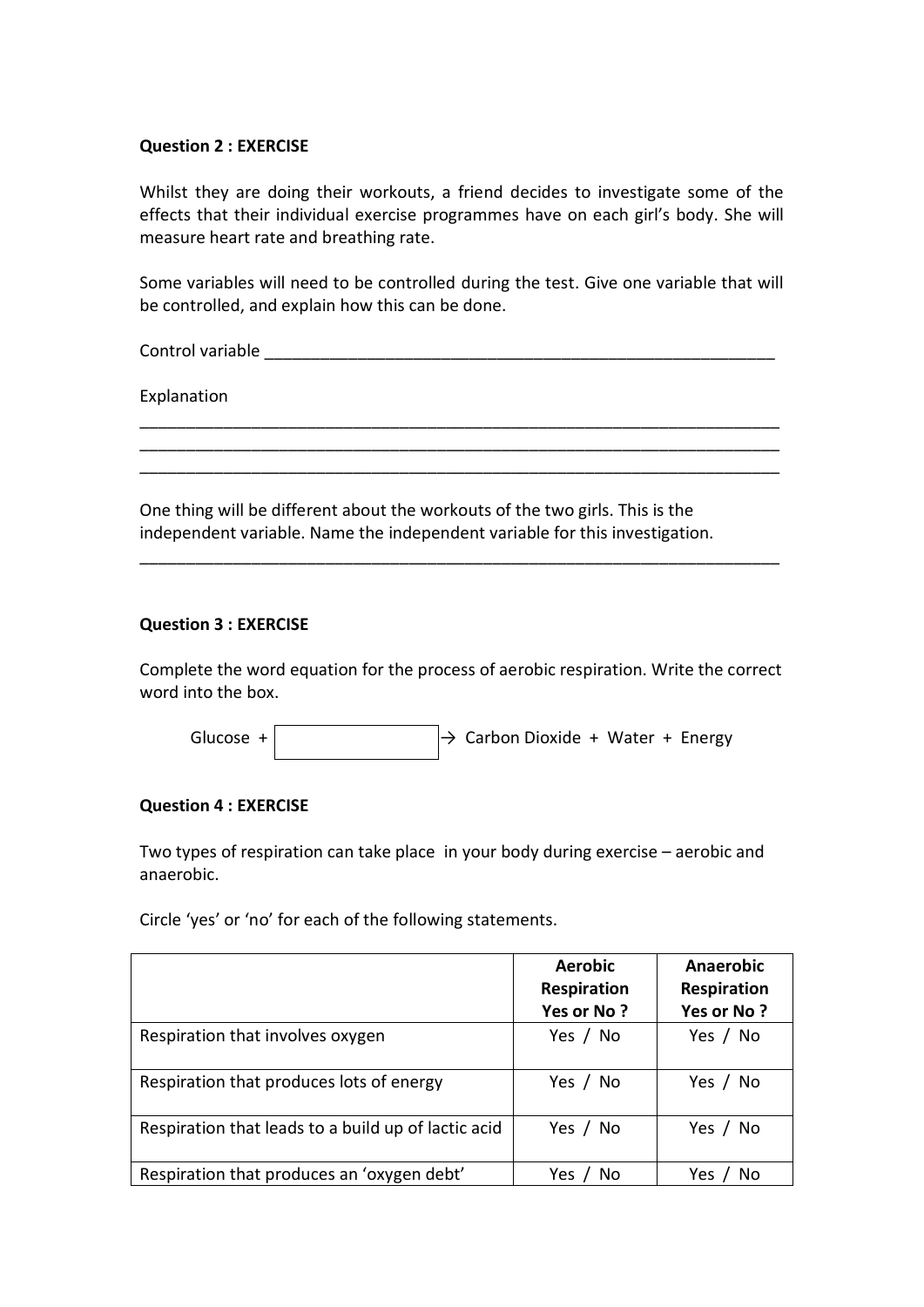## **Question 5 : EXERCISE**

Lactic acid is poisonous if it builds up in the body, so it must be broken down quickly. Oxygen is needed for this.

Which organ is responsible for breaking down the lactic acid ?

- A Lungs
- B Heart
- C Liver
- D Kidneys

**Read the text about glucose and glycogen**

*Some of the glucose from the food we eat can be stored in our muscles as glycogen. Glycogen can be converted back into glucose when it is needed for respiration, for example during exercise.* 

## **Question 6: EXERCISE**

Which of these nutrients will have been used to supply the body with glucose ?

- A Proteins
- B Vitamins
- C Minerals
- D Carbohydrates

## **Question 7 : EXERCISE**

The nutrient that supplies the body with glucose does not do it directly. It has to be broken down first. This happens during the process of digestion.

Which chemicals are responsible for breaking down the food we eat into useful molecules during the process of digestion ?

- A Hormones B Neurotransmitters C Enzymes
- D Plasma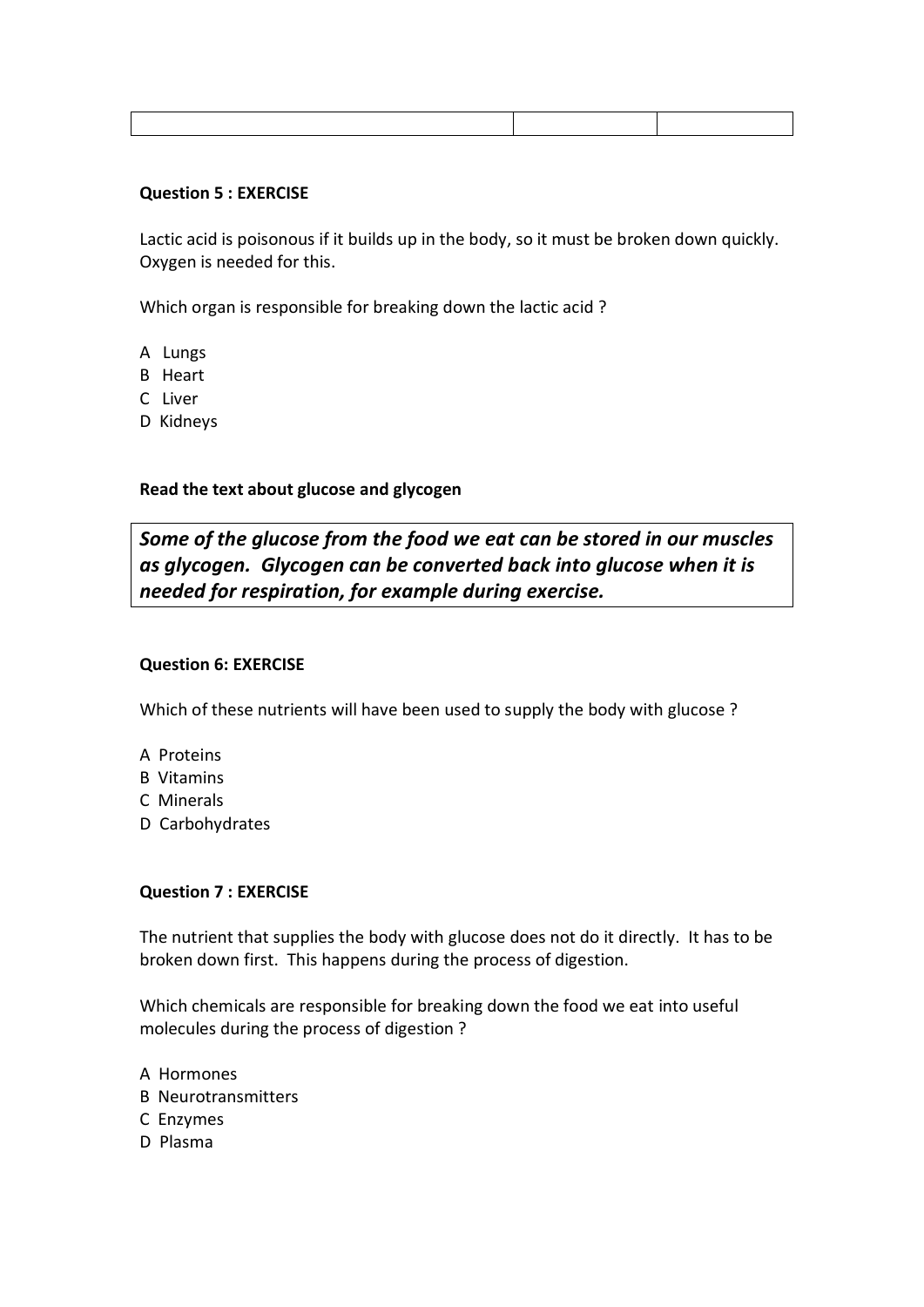## **Question 8 : EXERCISE**

Nia is training for a half marathon. She will need to build up stores of glycogen in her muscles that can be broken down to supply her with energy during the race.

Suggest three foods that she should eat which will provide her with correct nutrient to increase her glycogen stores.

\_\_\_\_\_\_\_\_\_\_\_\_\_\_\_\_\_\_\_\_\_\_\_\_\_\_\_\_\_\_\_\_\_\_\_\_\_\_\_\_\_\_\_\_\_\_\_\_\_\_\_\_\_\_\_\_\_\_\_\_\_\_\_\_\_\_\_\_\_ \_\_\_\_\_\_\_\_\_\_\_\_\_\_\_\_\_\_\_\_\_\_\_\_\_\_\_\_\_\_\_\_\_\_\_\_\_\_\_\_\_\_\_\_\_\_\_\_\_\_\_\_\_\_\_\_\_\_\_\_\_\_\_\_\_\_\_\_\_ \_\_\_\_\_\_\_\_\_\_\_\_\_\_\_\_\_\_\_\_\_\_\_\_\_\_\_\_\_\_\_\_\_\_\_\_\_\_\_\_\_\_\_\_\_\_\_\_\_\_\_\_\_\_\_\_\_\_\_\_\_\_\_\_\_\_\_\_\_

#### **Question 9 : EXERCISE**

The rate at which chemical reactions happen in our cells is known as the metabolic rate. This can vary from person to person. A number of factors can affect the metabolic rate, and in turn how fast we use up energy in our bodies.

Circle 'yes' or 'no' for each of the statements.

| Factor which can determine metabolic rate  | Yes or No? |
|--------------------------------------------|------------|
| How old you are                            | Yes / No   |
| The proportion of your body that is muscle | Yes / No   |
| The metabolic rate of your parents         | Yes / No   |
| Taking stimulant drugs                     | Yes / No   |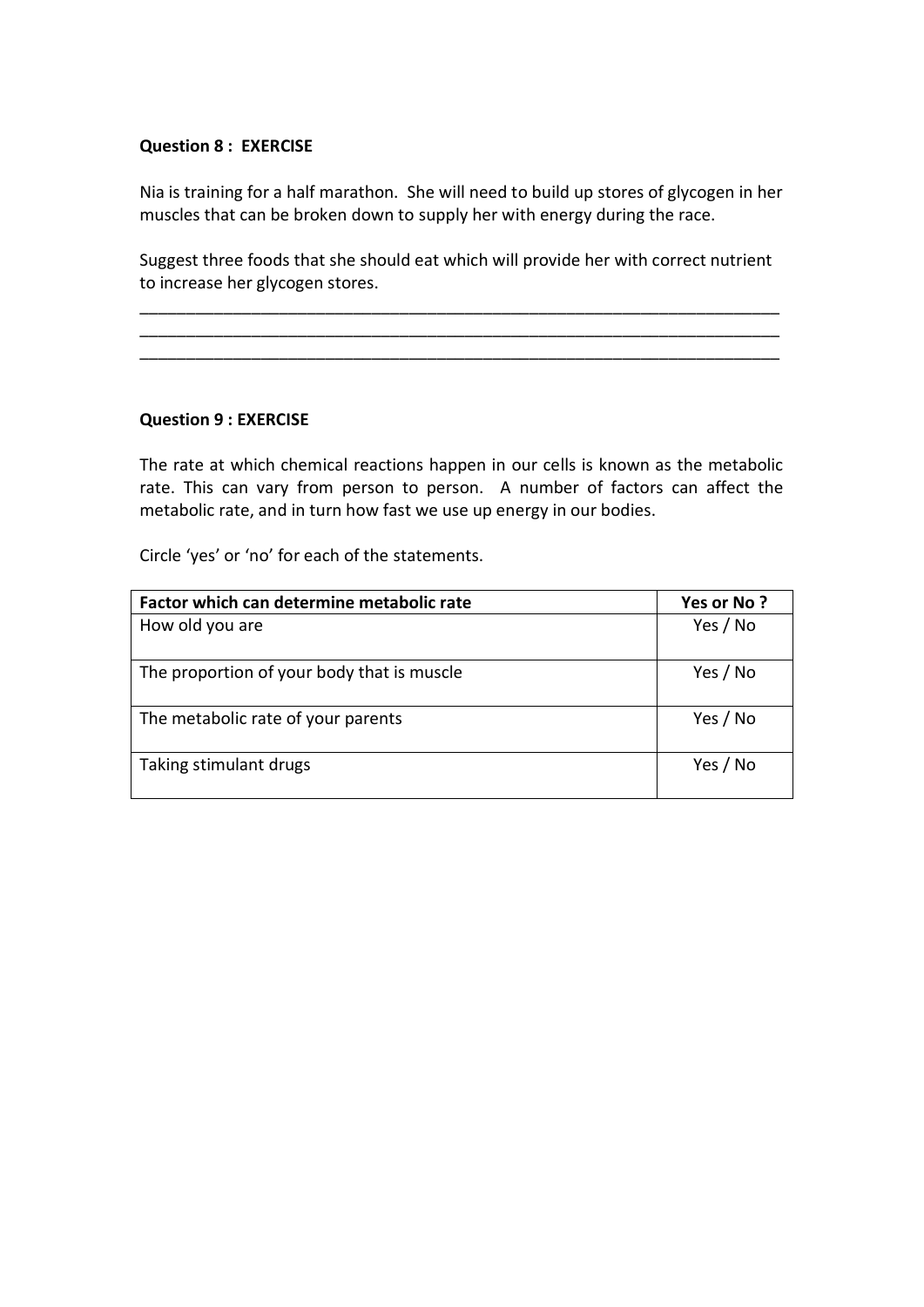## **SCORING : EXERCISE**

# **Question 1**

# *Full credit*

Sioned : Yes, Yes, Yes, No, No, Yes, in that order

Nia : Yes, Yes, Yes, Yes, Yes, Yes, in that order

# *No credit*

Other responses

Missing

## **Narrative :**

Both heart rates will increase in order to increase blood flow to the muscles (providing them with glucose and oxygen for respiration).

Both breathing rates will increase in order to increase the amount of oxygen (for respiration) being taken into the body.

Aerobic respiration will take place in both girls as their muscles will use glucose and oxygen to produce energy.

Anaerobic respiration is likely to take place in Nia's body during her intense periods of workout (fast jogging) as during this time her body may not be able to supply her muscles with enough oxygen to maintain aerobic respiration. It is unlikely this will happen in Sioned's body as she is walking steadily and not undertaking any intense periods of exercise.

Lactic acid will build up in Nia's body only as she is the only one whose body will be carrying out anaerobic respiration.

Blood flow to the muscles will increase in both girls in order to supply them with more glucose and oxygen for respiration. Increased blood flow will happen as a result of the heart beating faster.

| <b>Framework Categories</b> | 2015 Framework                      |
|-----------------------------|-------------------------------------|
| <b>Knowledge Type</b>       | Knowledge of the content of science |
| Competency                  | Explain phenomena scientifically    |
| Context                     | Health and disease - personal       |
| <b>Cognitive demand</b>     | Low                                 |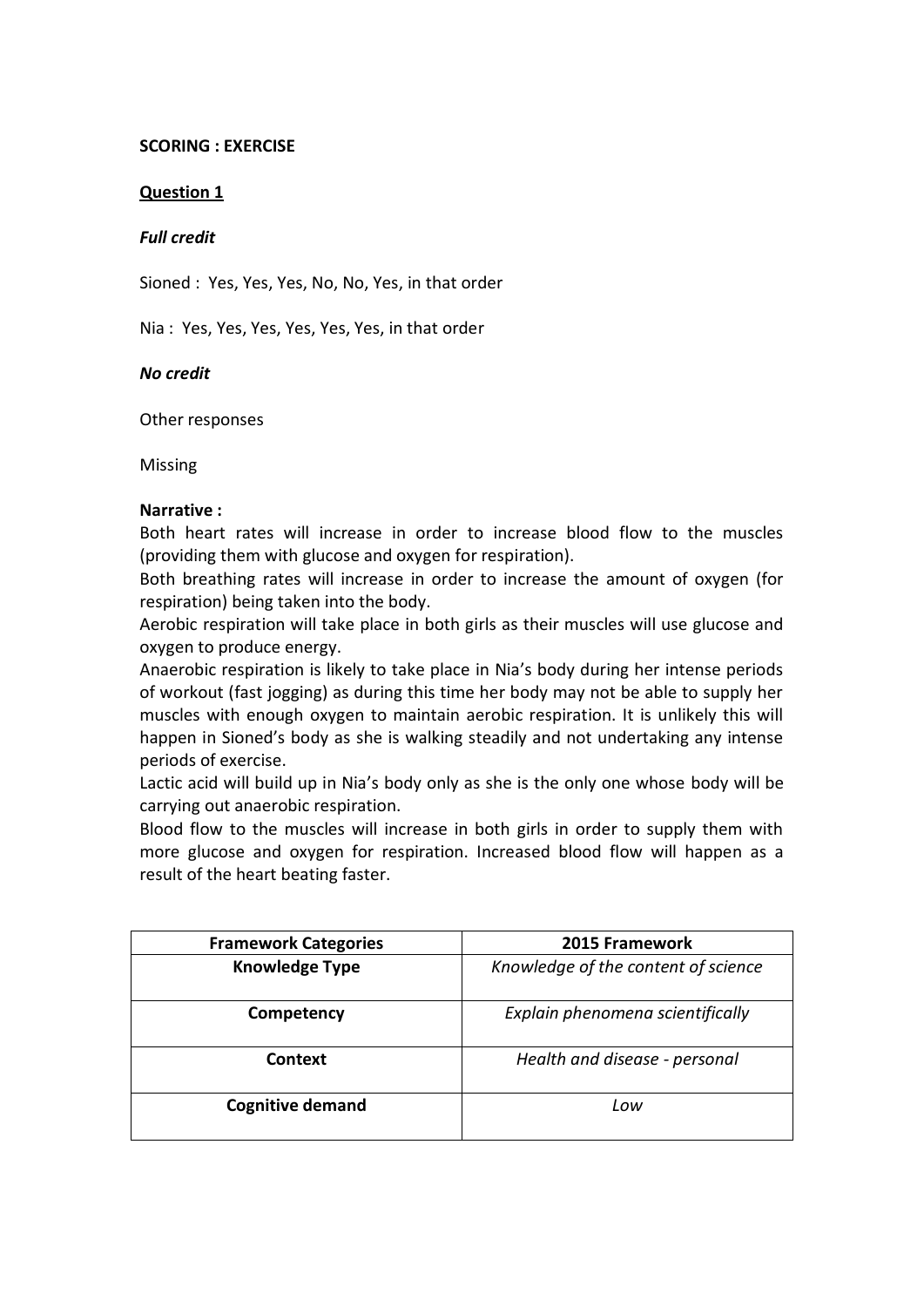# **Question 2 part 1**

## *Full credit*

Climate / temperature in the gym – workout on adjacent treadmills in the same area of the gym

Incline (running on the flat or up hill) – set the two treadmills at the same incline

Length of workout – time how long each girl exercises for

#### *Partial credit*

Suitable control variable given, but no explanation of how to control

#### *No credit*

Other responses

Missing

#### **Narrative:**

The investigator will need to ensure that the only variable that changes is the independent variable – the intensity of the exercise. The investigator has to show that the difference in the results obtained will be due to the difference in intensity of exercise and not any other factors.

## **Question 2 part 2**

#### *Full credit*

The speed they are running / how fast they are moving / intensity of workout / how hard they are working

#### *No credit*

Other responses

Missing

#### **Narrative:**

The independent variable is the factor / variable that will be changed. The factor that is changed in this investigation is the effort used by each of the girls whilst exercising. Sioned will be working at a lower level of effort than Nia.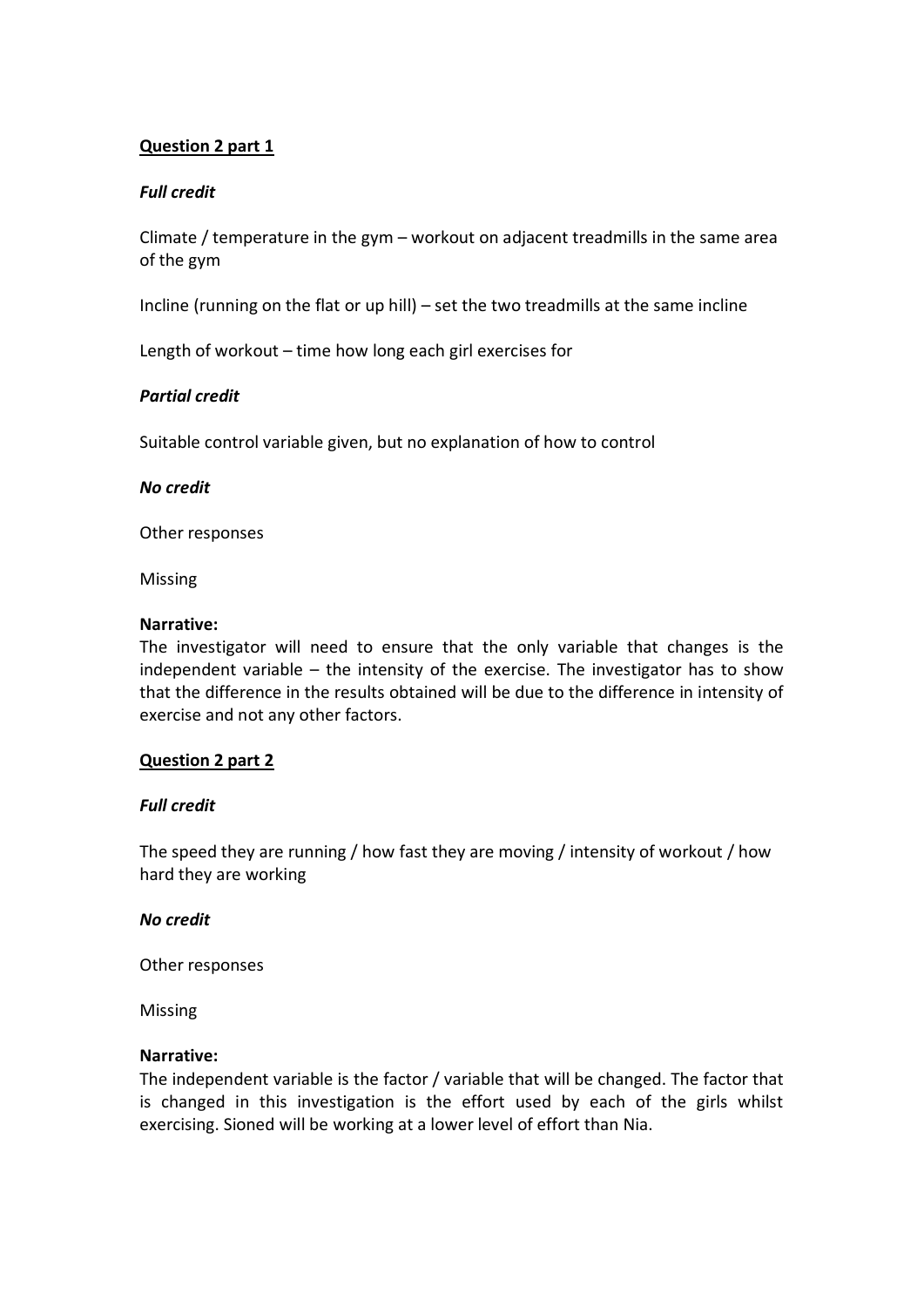| <b>Framework Categories</b> | 2015 Framework                         |
|-----------------------------|----------------------------------------|
| <b>Knowledge Type</b>       | Procedural                             |
| Competency                  | Evaluate and design scientific enquiry |
| Context                     | Health and disease - personal          |
| <b>Cognitive demand</b>     | Medium                                 |

## **Question 3**

## *Full credit*

Oxygen should be inserted into the box (can accept  $0_2$  although this is a word equation)

## *No credit*

Other responses

Missing

#### **Narrative :**

Oxygen is needed along with glucose for the process of aerobic respiration to take place in order to produce energy.

| <b>Framework Categories</b> | 2015 Framework                      |
|-----------------------------|-------------------------------------|
| <b>Knowledge Type</b>       | Knowledge of the content of science |
| Competency                  | Explain phenomena scientifically    |
| Context                     | Health and disease - personal       |
| <b>Cognitive demand</b>     | Low                                 |

## **Question 4**

*Full credit*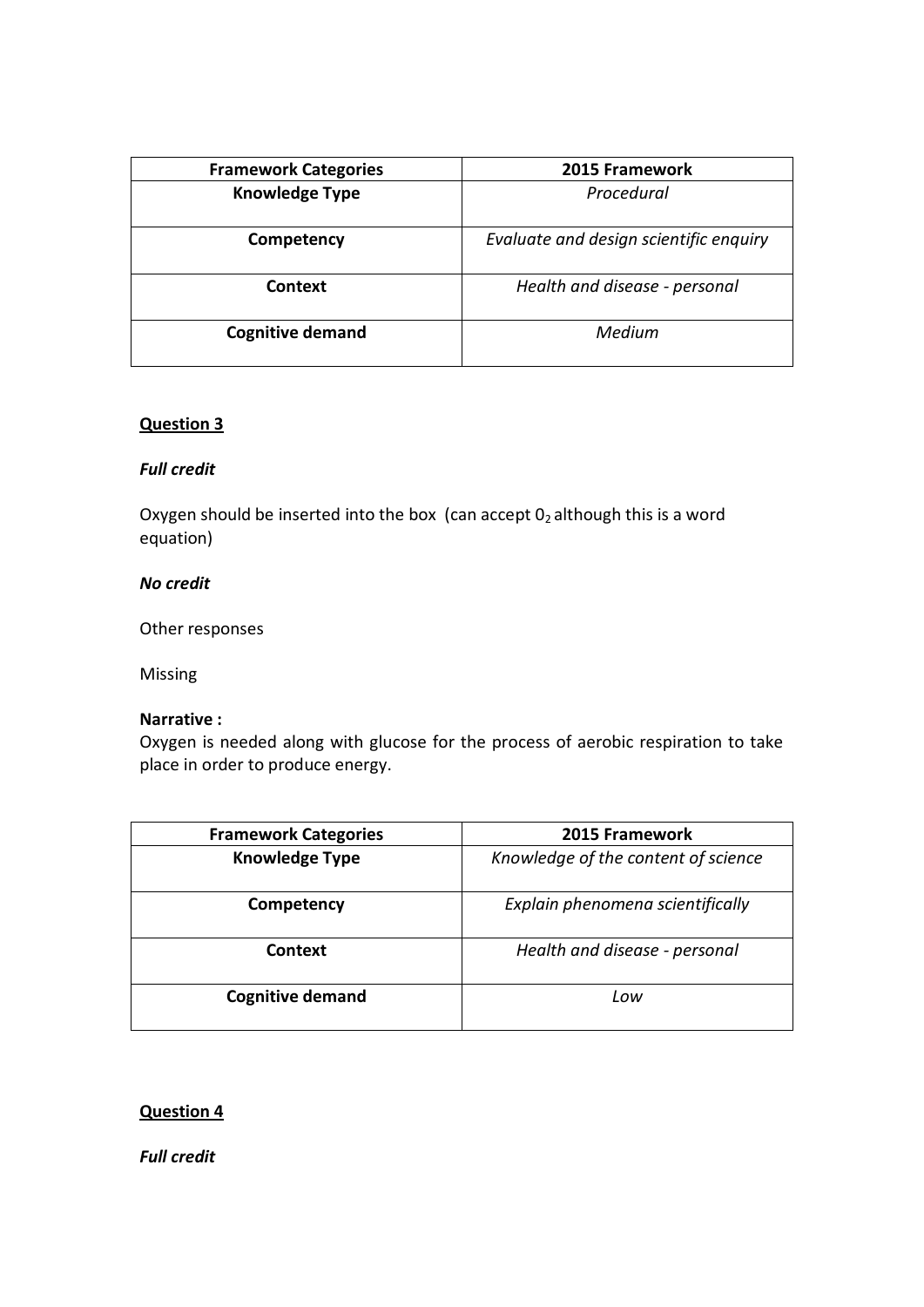Aerobic respiration : Yes, Yes, No, No, in that order

Anaerobic respiration : No, No, Yes, Yes, in that order

## *No credit*

Other responses

Missing

## **Narrative:**

Aerobic respiration is the process of respiration involving oxygen. It takes place in body cells most of the time. When a person is exercising vigorously, anaerobic respiration takes place as the body is unable to supply the muscles with enough oxygen to maintain aerobic respiration. Anaerobic respiration produces less energy and leads to a build up of lactic acid in the muscles. After exercise, oxygen is needed to break down the lactic acid. The term oxygen debt refers to the amount of oxygen that is needed to remove the lactic acid. This is why a person continues to breathe heavily (to obtain extra oxygen) for a while after exercise stops.

| <b>Framework Categories</b> | 2015 Framework                      |
|-----------------------------|-------------------------------------|
| <b>Knowledge Type</b>       | Knowledge of the content of science |
| Competency                  | Explain phenomena scientifically    |
| Context                     | Health and disease - personal       |
| <b>Cognitive demand</b>     | Low                                 |

## **Question 5**

*Full credit* 

C Liver

*No credit* 

Other responses

Missing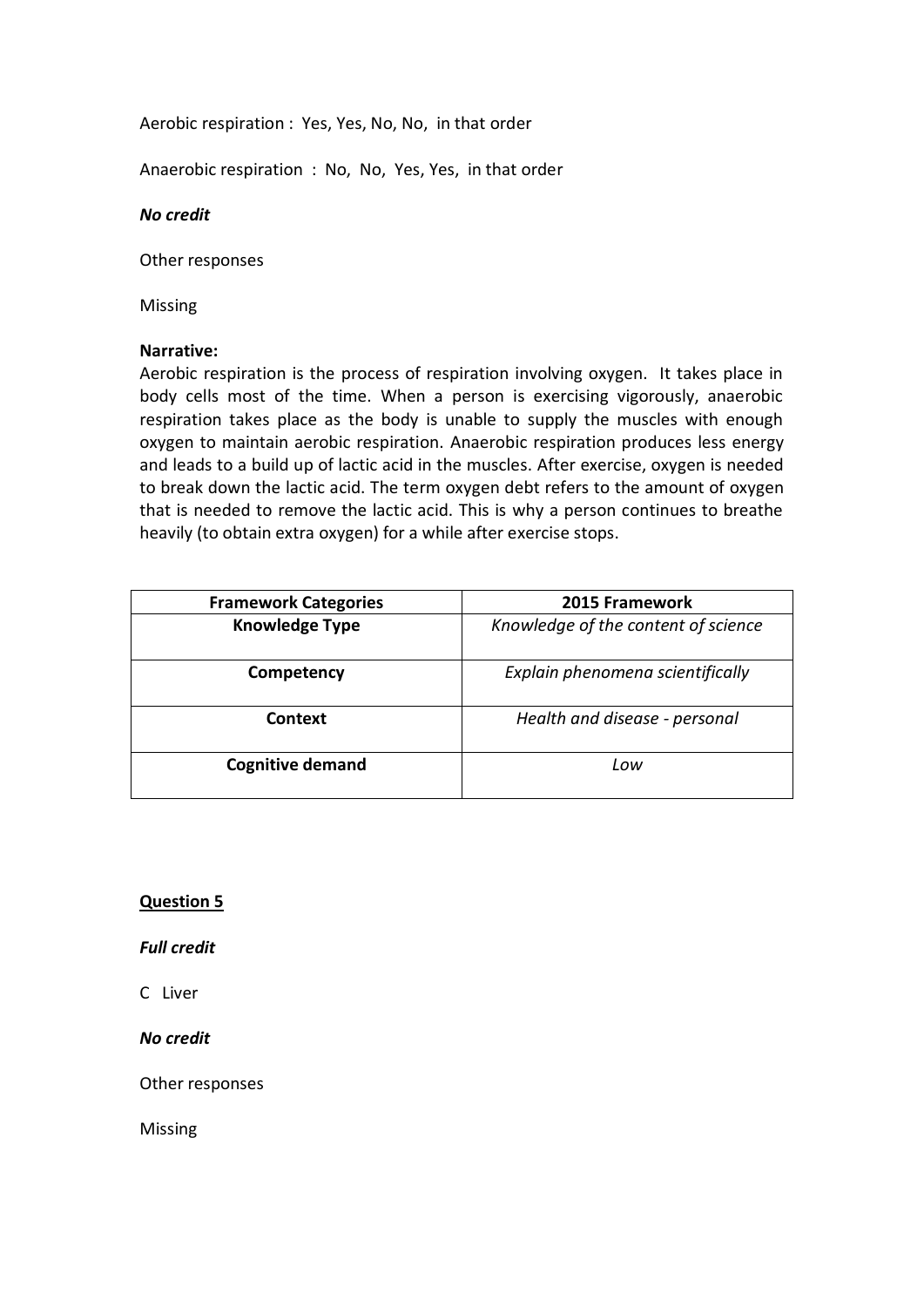| <b>Framework Categories</b> | 2015 Framework                      |
|-----------------------------|-------------------------------------|
| <b>Knowledge Type</b>       | Knowledge of the content of science |
| Competency                  | Explain phenomena scientifically    |
| Context                     | Health and disease - personal       |
| <b>Cognitive demand</b>     | Low                                 |

# **Question 6**

# *Full credit*

D Carbohydrates

# *No credit*

Other responses

Missing

# **Narrative:**

Carbohydrates are broken down into glucose during the process of digestion in the body.

| <b>Framework Categories</b> | 2015 Framework                      |
|-----------------------------|-------------------------------------|
| <b>Knowledge Type</b>       | Knowledge of the content of science |
| Competency                  | Explain phenomena scientifically    |
| Context                     | Health and disease - personal       |
| <b>Cognitive demand</b>     | Low                                 |

# **Question 7**

*Full credit*

C Enzymes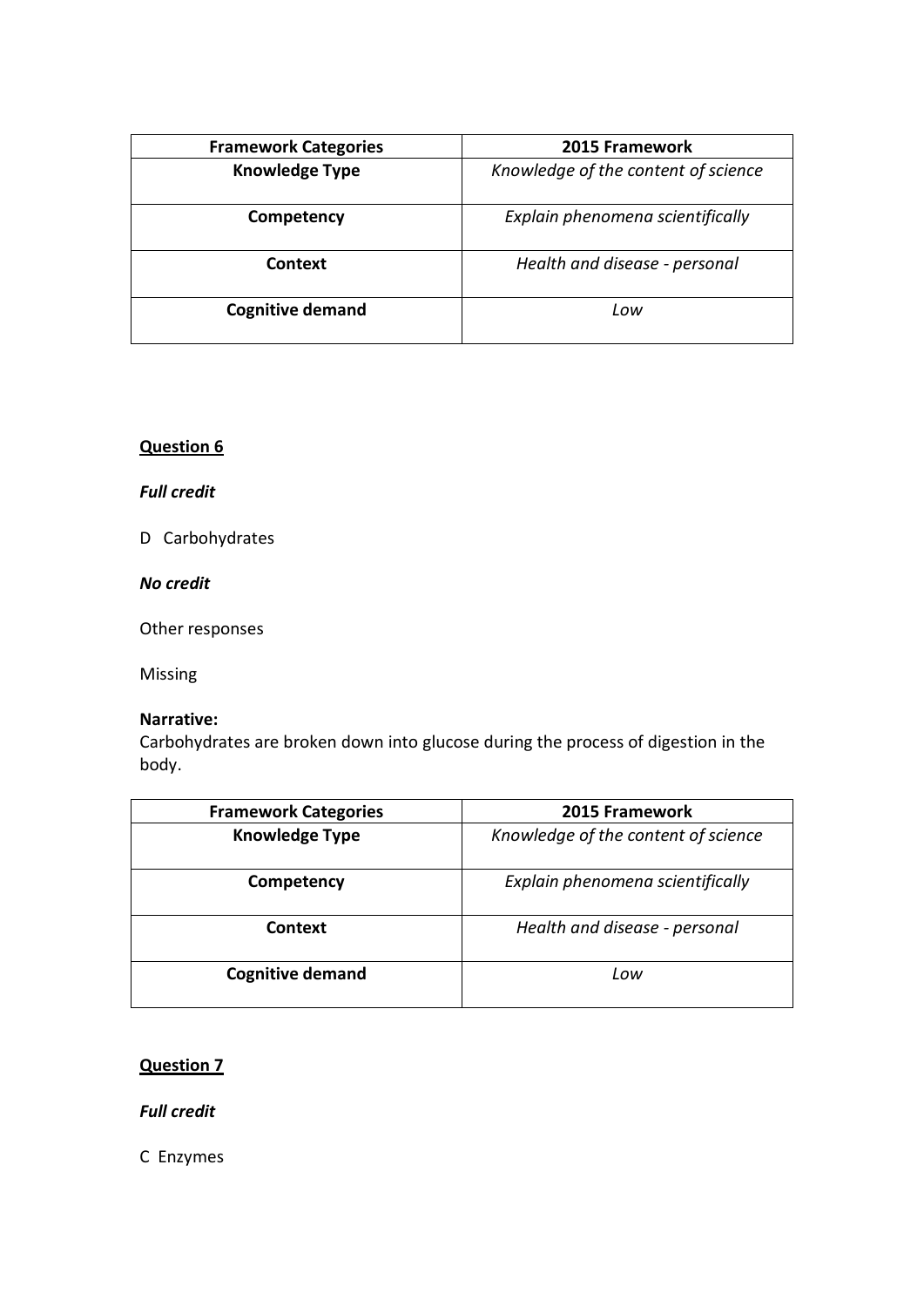# *No credit*

Other responses

Missing

#### **Narrative:**

Enzymes are biological catalysts which speed up reactions, including the breakdown of food, in our bodies.

(Hormones are chemical messengers. Neurotransmitters carry nerve impulses across synapses – gaps between neurones. Plasma is the liquid part of blood).

| <b>Framework Categories</b> | 2015 Framework                      |
|-----------------------------|-------------------------------------|
| <b>Knowledge Type</b>       | Knowledge of the content of science |
| Competency                  | Explain phenomena scientifically    |
| Context                     | Health and disease - personal       |
| <b>Cognitive demand</b>     | Low                                 |

# **Question 8**

## *Full credit*

Any foods rich in complex carbohydrates e.g pasta, rice, cereals, potato, bread,

Also acceptable are simple carbohydrate foods and foods high in sugars, such as sweets, biscuits, cakes, chocolate, sugary drinks, sports drinks, fruits e,g bananas, as sugary foods also lead to glycogen storage in the body

## *No credit*

Other responses

Missing

#### **Narrative:**

The liver converts excess glucose in the blood to glycogen. During exercise glycogen can be converted back into glucose to supply the body's increased demand for glucose for respiration. Therefore, Nia should eat foods which contain glucose, or carbohydrates which can be broken down into glucose molecules that can be converted to glycogen.